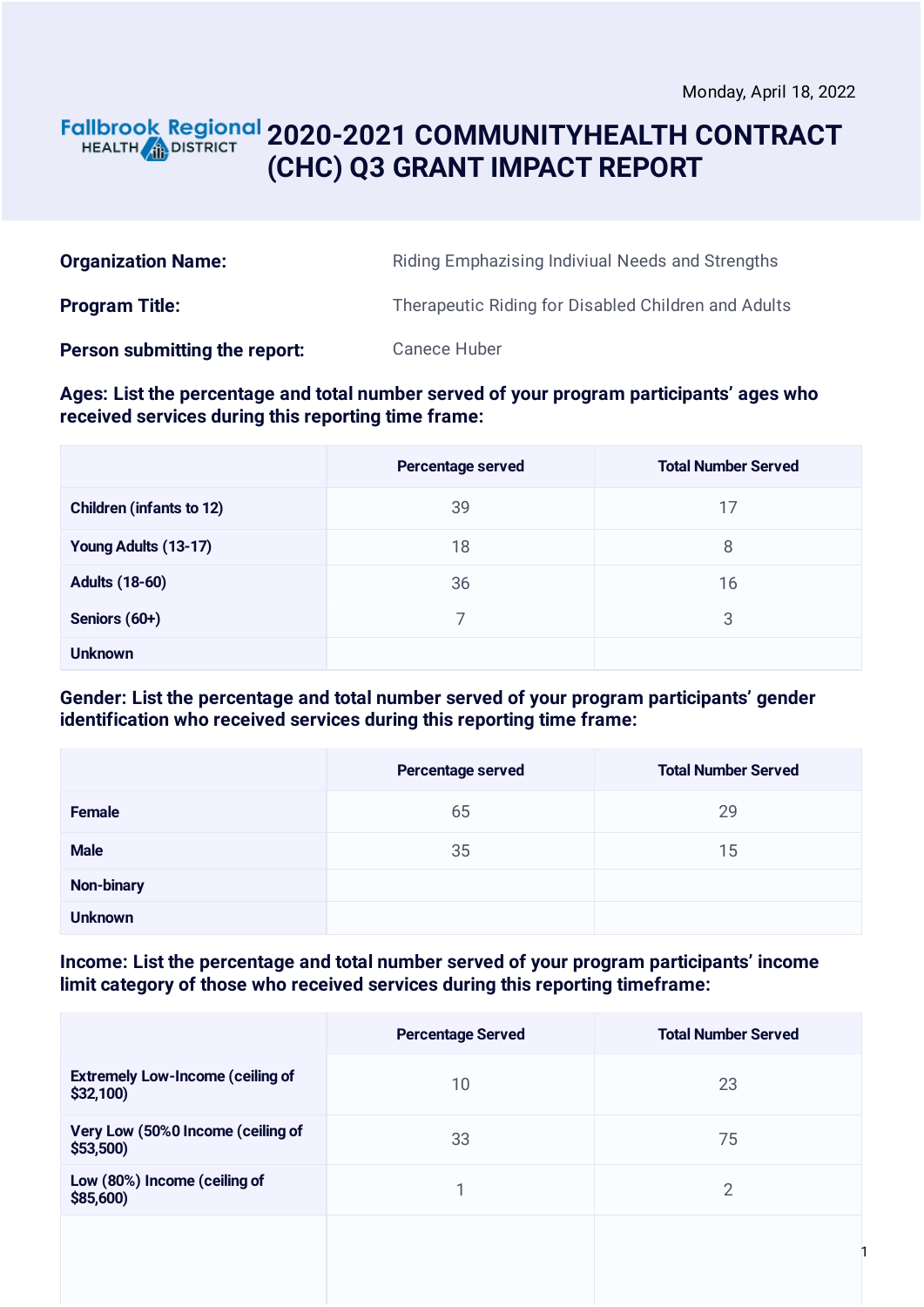|                                  | <b>Percentage Served</b> | <b>Total Number Served</b> |
|----------------------------------|--------------------------|----------------------------|
| <b>Higher than listed limits</b> |                          |                            |
| <b>Unknown</b>                   |                          |                            |

**How many District residents directly benefited (participant/client)from this program in this reporting quarter?** 44

# **GOALS & OBJECTIVES**

**Please provide the Goal 1 statement from your application. Discuss the actions within each objective and provide your outcome data accordingly.**

Each rider has received at least one evalutation from one of the neceessary therapists. Pt, OT, Spech or Bahavioral. through out this last quarter.

Our riders have met 85% of their goals.

**Please provide the Goal 2 statement from your application. Discuss the actions within each objective and provide your outcome data accordingly.**

N/A

## **PARTICIPANT SUCCESS STORY**

**Participant Success Story:** See upload



## **ACKNOWLEDGEMENT**

**Please describe how the Fallbrook Regional Health District's Community Health Contract - Grant investment toward this program was acknowledged during this reporting timeframe.**

REINS is proud to acknowledge the support from FRHD on a banner at our entrance, in our Newsletters, on Social Media and on our website.

### **BUDGET**

**Please upload a copy of the program budget you submitted with the application. Fill in the Q3 column demonstrating the current utilization of grant funds.**



**Please explain any significant differences in budget or services during this quarter. What if any changes were made to address programming challenges.**